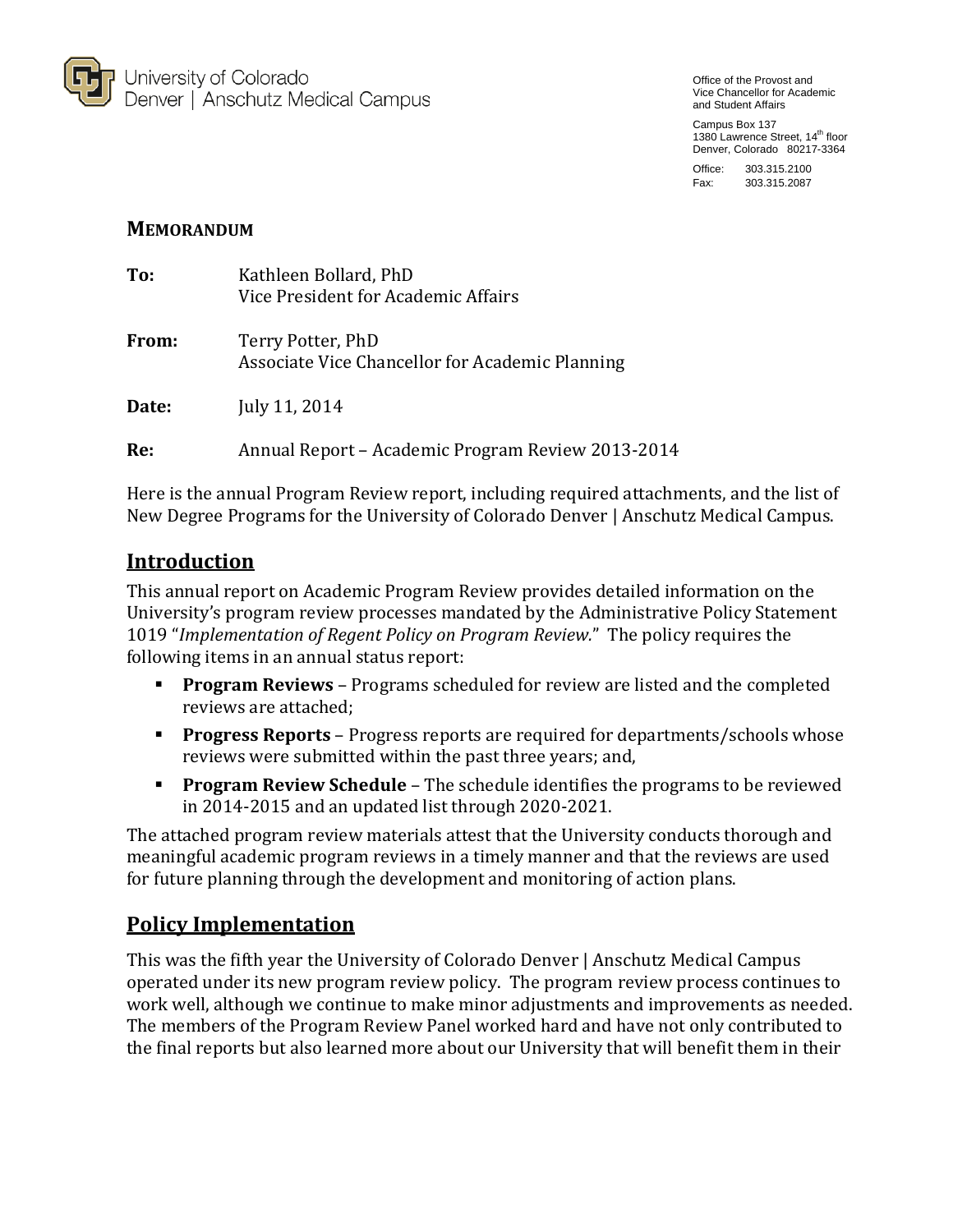home departments, as well as facilitate communication and collaboration across the University. We remain committed to the program review process which seeks to strengthen the University's educational, research, and service activities.

# **Program Review Reports 2013-2014**

College of Arts and Media

College of Engineering and Applied Science

College of Liberal Arts and Sciences Anthropology Economics Ethnic Studies Health and Behavioral Sciences

Colorado School of Public Health Community and Behavioral Health

Graduate School

Cell Biology, Stem Cells, and Development PhD Computational Bioscience PhD Human Medical Genetics and Genomics PhD

School of Medicine **Orthopedics** Pediatrics

Center for Public Health Practice

Centers for American Indian and Alaska Native Health

## **Progress Reports 2014**

Departments and units that are reviewed formulate action plans and are required to submit progress reports for the next three years following the review. Copies of the progress reports for the following are attached, unless noted otherwise.

College of Nursing Colorado School of Public Health Biostatistics and Informatics Epidemiology Graduate School Clinical Science PhD and MSCS School of Dental Medicine School of Education and Human Development School of Medicine Anesthesiology Biochemistry and Molecular Genetics Cell and Developmental Biology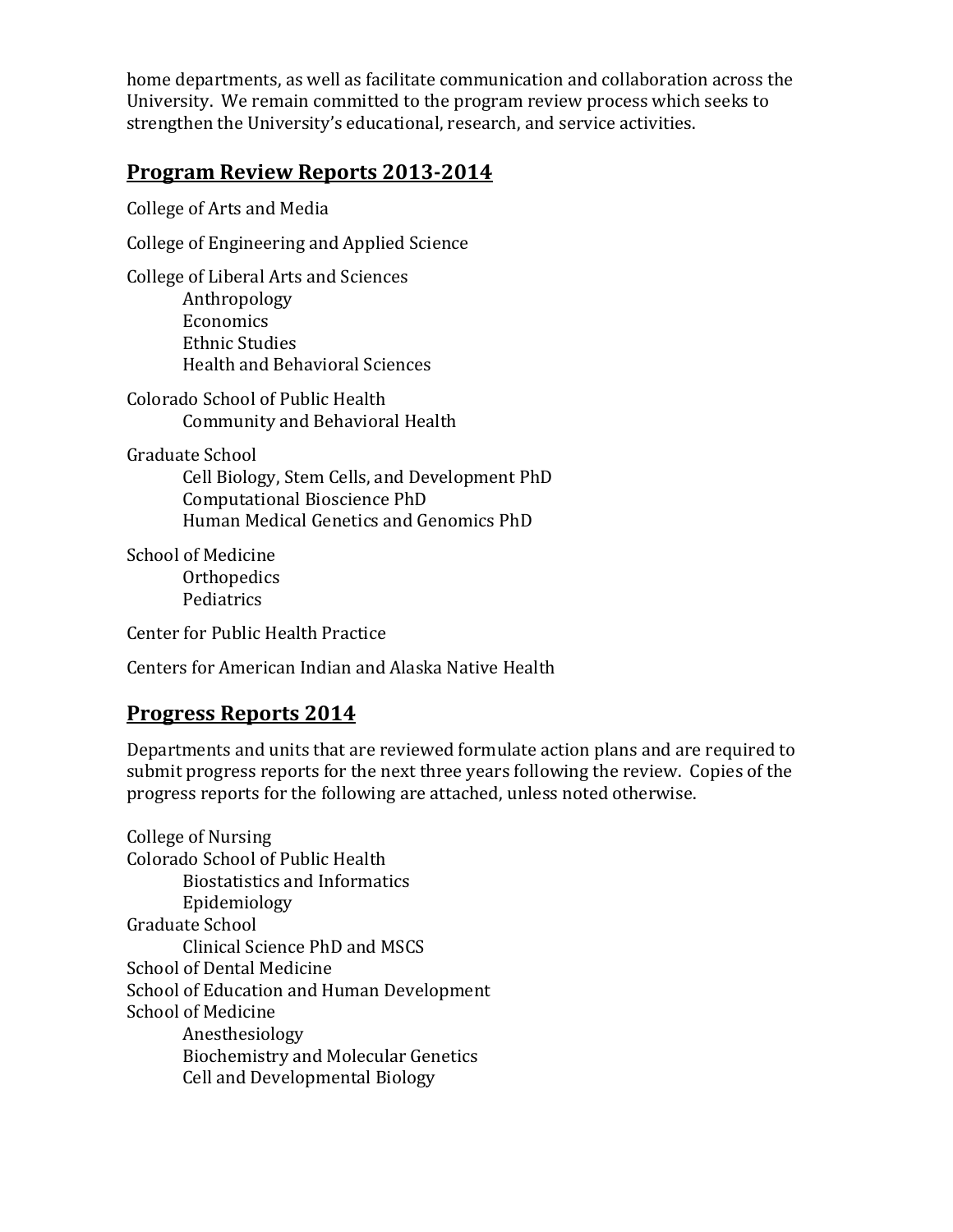Dermatology Family Medicine Immunology Neurology Obstetrics and Gynecology Otolaryngology Pharmacology Radiation Oncology School of Public Affairs Auraria Library Health Sciences Library Centers and Institutes Center for Global Health Colorado AHEC System CU Cardiovascular Institute

# **Program Review Schedule for 2014-2015**

The Schedule of Program Reviews includes a complete listing of upcoming reviews for all programs, including those being reviewed in 2014-2015. Most of the University's centers, institutes, and graduate programs are reviewed as part of the review of their "home" unit or as a formal grant renewal review, however some of these programs undergo independent review. In 2009 we added interdisciplinary graduate programs and a number of centers that span traditional departmental or organizational lines to the program review schedule. By adding independent reviews for those programs that span across organizations, we have a more thorough assessment of all of the University's academic endeavors.

Programs scheduled for review in 2014-2015 are as follows:<br>  $\circ$  College of Architecture and Planning

- College of Architecture and Planning
- o Communication (College of Liberal Arts and Sciences)
- o English (College of Liberal Arts and Sciences)
- o History (College of Liberal Arts and Sciences)
- o Humanities and Social Sciences (Master') (College of Liberal Arts and Sciences)
- o Modern Languages (College of Liberal Arts and Sciences)
- o Philosophy (College of Liberal Arts and Sciences)
- o Political Science (College of Liberal Arts and Sciences)
- o Sociology (College of Liberal Arts and Sciences)
- o Environmental and Occupational Health (Colorado School of Public Health)
- o Health Systems, Management and Policy (Colorado School of Public Health)
- o Molecular Biology PhD (Graduate School)
- o Neuroscience PhD (Graduate School)
- o Reproductive Sciences PhD (Graduate School)
- o Medicine (School of Medicine)
- o Neurosurgery (School of Medicine)
- o Physiology and Biophysics (School of Medicine)
- o Surgery (School of Medicine)
- o Center for Bioethics and Humanities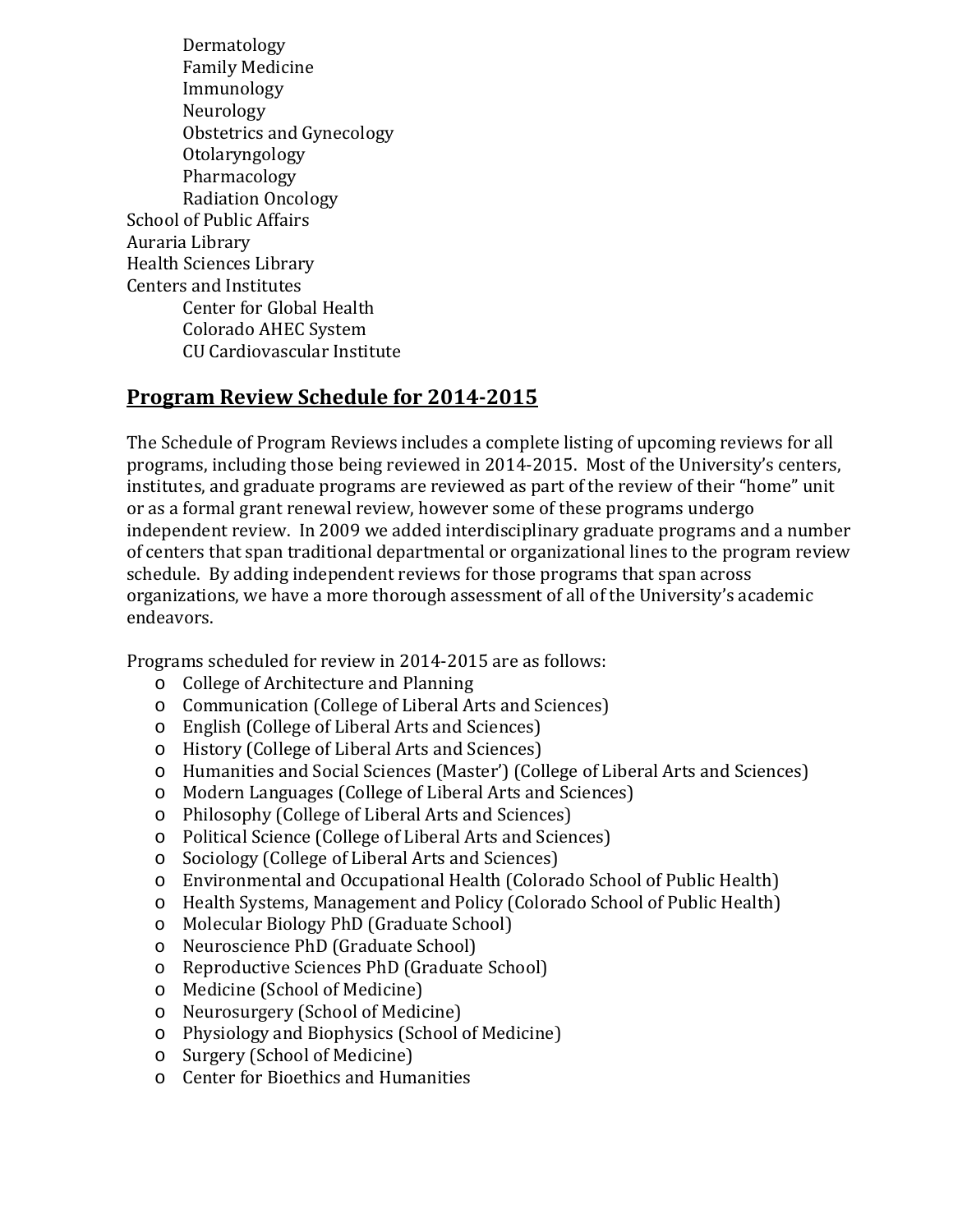- o Gates Center for Regenerative Medicine and Stem Cell Biology
- o Latino/a Research and Policy Center

#### Attachments:

- 1. List of New Programs or Discontinuances
- 2. Schedule of Upcoming Academic Program Reviews
- 3. Academic Program Review Reports Completed in 2013-2014
	- a. College of Arts and Media
	- b. College of Engineering and Applied Science
	- c. College of Liberal Arts and Sciences
		- Anthropology
		- Economics Ethnic Studies
		- Health and Behavioral Sciences
	- d. Colorado School of Public Health
	- Community and Behavioral Health
	- e. Graduate School Cell Biology, Stem Cells, and Development PhD Computational Bioscience PhD Human Medical Genetics and Genomics PhD
	- f. School of Medicine **Orthopedics** Pediatrics
	- g. Center for Public Health Practice
	- h. Centers for American Indian and Alaska Native Health
- 4. Academic Program Review Progress Reports
	- a. College of Nursing
	- b. Colorado School of Public Health Biostatistics and Informatics Epidemiology
	- c. Graduate School
		- Clinical Science PhD and MSCS
	- d. School of Dental Medicine
	- e. School of Education and Human Development
	- f. School of Medicine
		- Anesthesiology Biochemistry and Molecular Genetics Cell and Developmental Biology Dermatology Family Medicine Immunology Neurology Obstetrics and Gynecology Otolaryngology Pharmacology Radiation Oncology
	- g. School of Public Affairs
	- h. Auraria Library
	- i. Health Sciences Library
	- j. Centers
		- Center for Global Health Colorado AHEC System CU Cardiovascular Institute

#### CC with all Attachments:

Chancellor Donald M. Elliman, Jr. Vice President for Health Affairs and Executive Vice Chancellor for the Anschutz Medical Campus Lilly Marks Provost Roderick Nairn

CC with Attachments 1 and 2: Dean Sueann Ambron

Dean Ralph Altiere **Dean Rebecca Kantor**<br>Dean Sueann Ambron **Dean Dean Denise Kassebaum**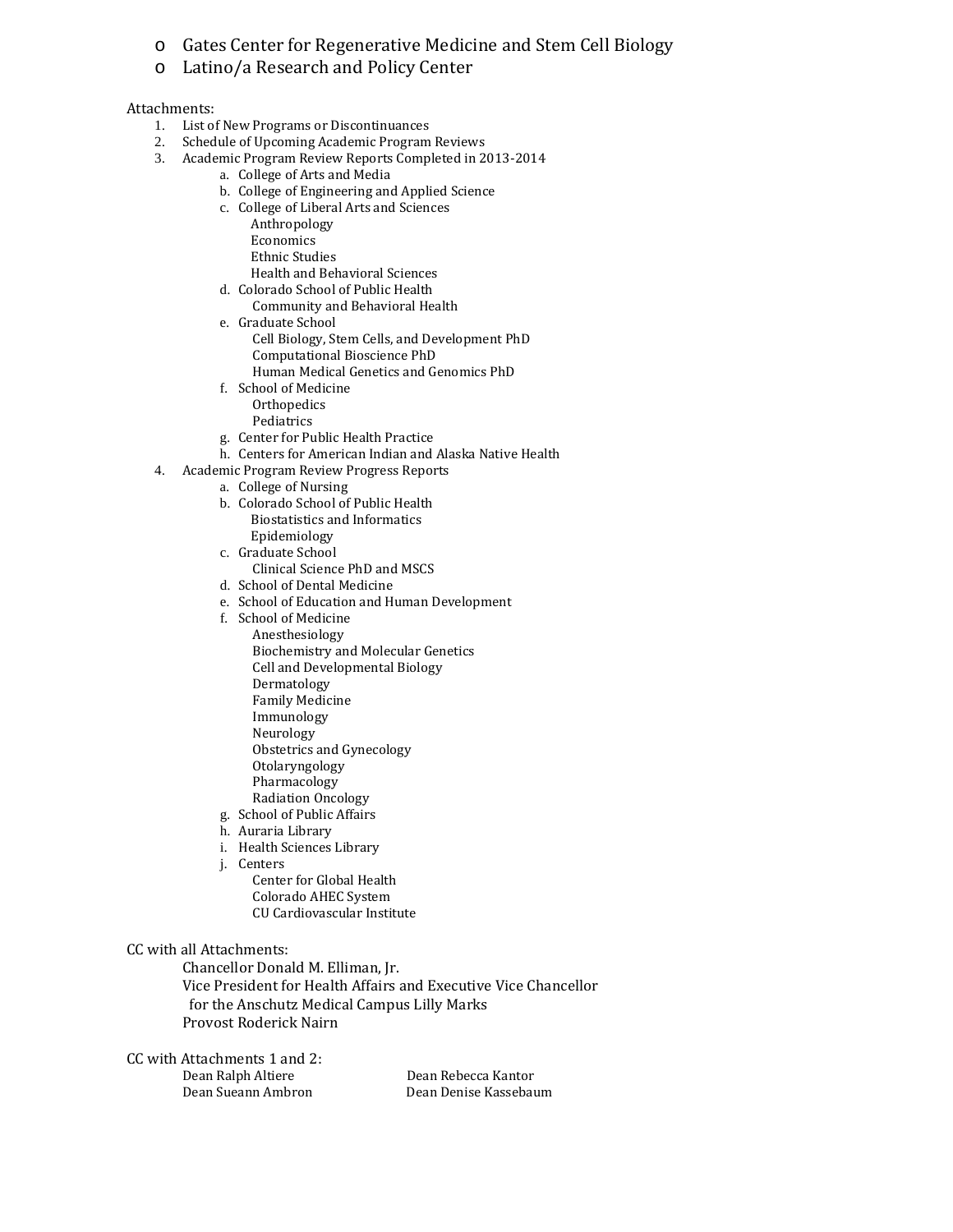Interim Dean Laura Argys Dean Richard Krugman Dean David Goff, Jr. Dean Paul Teske Interim Dean Laura Goodwin Dean Marc Ingber

Assistant Vice Chancellor Christine Stroup-Benham Dean Paul Teske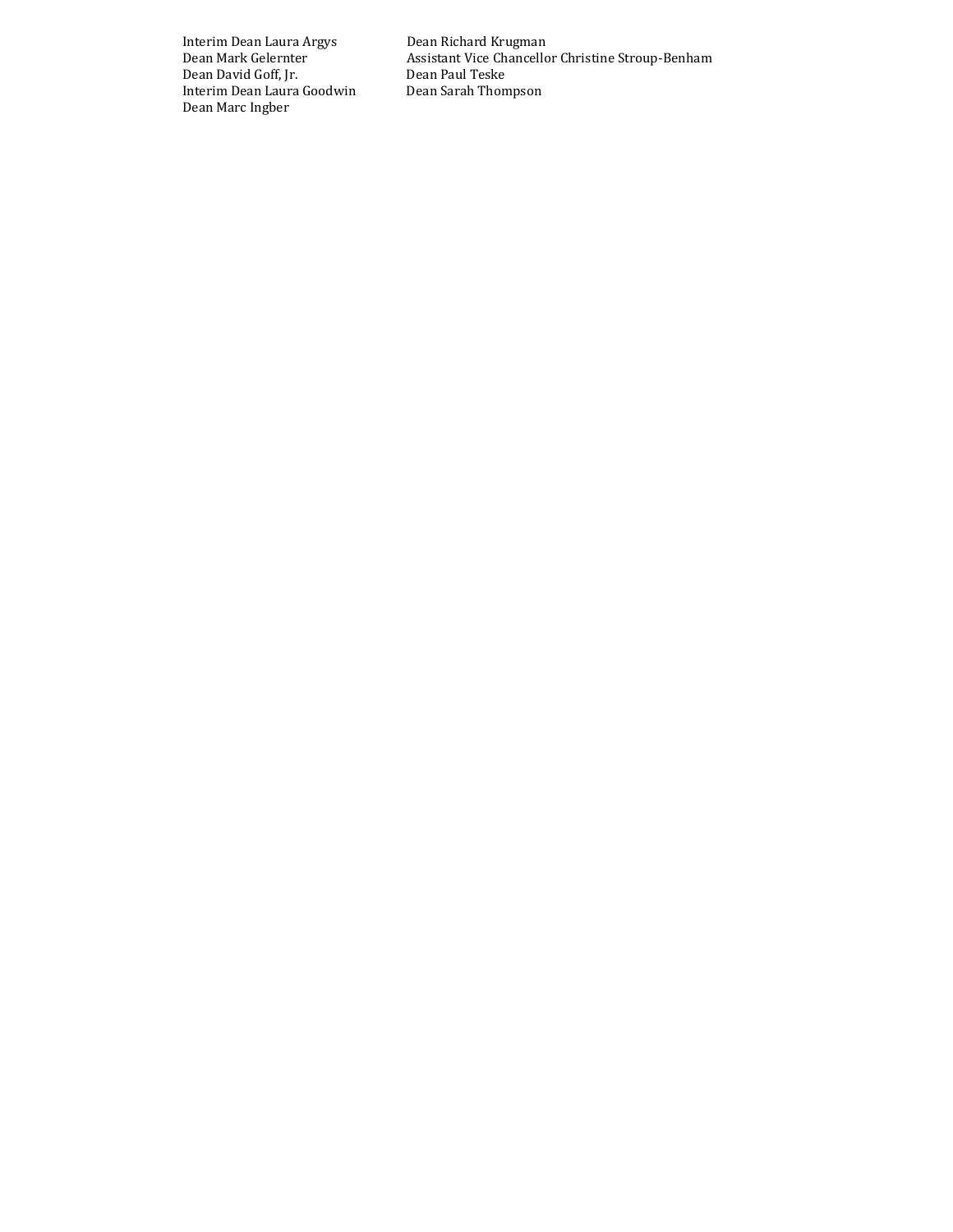

# **NEW DEGREE PROGRAMS, RESTRUCTURING, DEVELOPING OR PROGRAM ELIMINATIONS FOR 2014 AND BEYOND**

### **New Program Proposals Planned for Approval in 2014-15**

*Already presented to Board of Regents:* Biotechnology MS

*Planned presentation to Board of Regents:* None

#### **New Program Proposals 2015-16 and Beyond**

Communication PhD Film and TV Production MFA Media Composition MA Media Forensics MS Public Service BA Visualization MA

### **Degree Program Transfers**

None at this time

### **Degree Program Eliminations**

None at this time